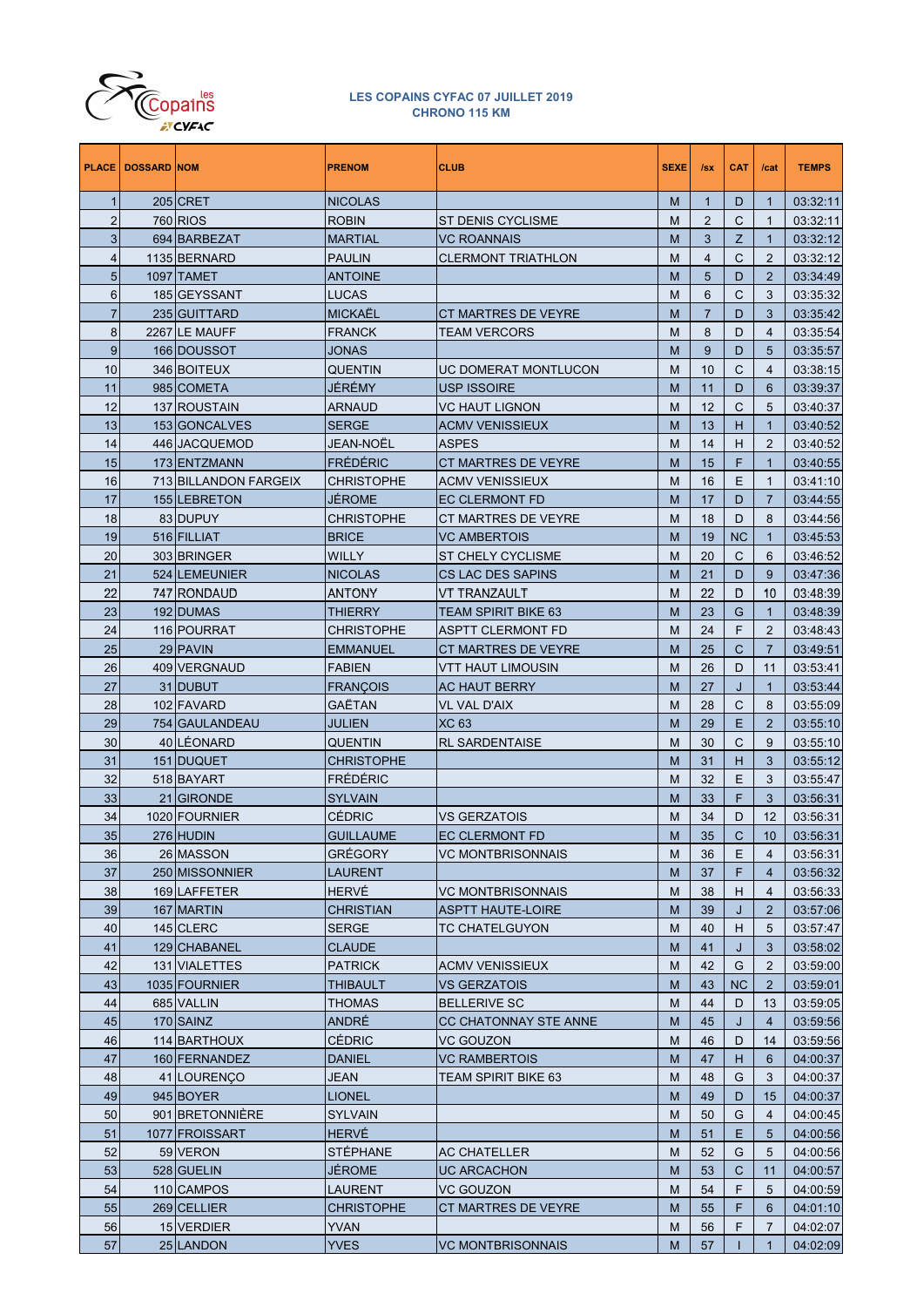

|     | <b>PLACE   DOSSARD NOM</b> |                    | <b>PRENOM</b>       | <b>CLUB</b>                       | <b>SEXE</b> | Isx | <b>CAT</b>   | /cat           | <b>TEMPS</b> |
|-----|----------------------------|--------------------|---------------------|-----------------------------------|-------------|-----|--------------|----------------|--------------|
| 58  |                            | 739 GENOVA         | <b>SAMUEL</b>       | <b>VC DU VELAY</b>                | M           | 58  | С            | 12             | 04:02:59     |
| 59  |                            | 196 LAFAGE         | <b>MICHAËL</b>      |                                   | M           | 59  | E            | 6              | 04:03:02     |
| 60  |                            | 17 POULY           | <b>PIERRE</b>       | <b>AC TREVOL</b>                  | М           | 60  | $\mathbf{I}$ | $\overline{2}$ | 04:03:11     |
| 61  |                            | 1081 DAVAL-POMMIER | <b>QUENTIN</b>      |                                   | М           | 61  | C            | 13             | 04:03:18     |
| 62  |                            | 323 ADELL          | RAPHAËL             | CYCLOS COURNON D'AUVERGNE         | М           | 62  | G            | 6              | 04:03:32     |
| 63  |                            | 176 DUMEAUX        | <b>OLIVIER</b>      |                                   | М           | 63  | F            | 8              | 04:03:32     |
| 64  |                            | 72 VIDAL           | <b>CHRISTIAN</b>    | CC CHATONNAY STE ANNE             | М           | 64  | ı            | 3              | 04:03:59     |
| 65  |                            | 1024 VINCENT       | <b>DAMIEN</b>       | <b>Bmx marcelinois</b>            | М           | 65  | D            | 16             | 04:04:57     |
| 66  |                            | 19LEPETIT          | <b>SYLVAIN</b>      | <b>COMMENTRY CYCLISTE</b>         | М           | 66  | G            | $\overline{7}$ | 04:05:40     |
| 67  |                            | 1133 GEMARIN       | <b>MICHAEL</b>      | Vcpsflour                         | M           | 67  | F            | 9              | 04:06:04     |
| 68  |                            | 1066 GASTEAU       | <b>PIERRE</b>       | CCO ST ONEN                       | М           | 68  | С            | 14             | 04:06:05     |
| 69  |                            | 623 BRUNEL         | <b>PIERRE MARIE</b> |                                   | M           | 69  | G            | 8              | 04:06:06     |
| 70  |                            | 633 BOUFFANT       | <b>CLAUDE</b>       | VC RAMBERTOIS                     | M           | 70  | G            | 9              | 04:06:28     |
| 71  |                            | 687 CUOQ           | <b>XAVIER</b>       | <b>VC DU VELAY</b>                | M           | 71  | D            | 17             | 04:06:38     |
| 72  |                            | 1045 MARCILLAT     | <b>CÉDRIC</b>       |                                   | M           | 72  | E            | $\overline{7}$ | 04:07:26     |
| 73  |                            | 993 SOUCILLE       | <b>LAURENT</b>      | <b>AS FRAMATOME</b>               | М           | 73  | D            | 18             | 04:07:32     |
| 74  |                            | 490 CHARDON        | <b>DANIEL</b>       | <b>FAVIER GROUP</b>               | M           | 74  | G            | 10             | 04:07:46     |
| 75  |                            | 274 PASSELARD      | <b>NICOLAS</b>      | <b>CC RIOMOIS</b>                 | M           | 75  | F            | 10             | 04:07:49     |
| 76  |                            | 289 CHAPIGNAC      | <b>JEAN PAUL</b>    | VC RAMBERTOIS                     | M           | 76  | J            | 5              | 04:08:29     |
| 77  |                            | 990 LOPES          | <b>NELSON</b>       |                                   | M           | 77  | D            | 19             | 04:09:11     |
| 78  |                            | 991 SOARES         | <b>BRUNO</b>        |                                   | М           | 78  | C            | 15             | 04:09:48     |
| 79  |                            | 734 FARIGOULES     | <b>JÉROME</b>       | <b>VC DU VELAY</b>                | M           | 79  | D            | 20             | 04:09:48     |
| 80  |                            | 602 SAVE           | <b>QUENTIN</b>      | POLE ESPOIR CHISTOLES             | М           | 80  | C            | 16             | 04:09:56     |
| 81  |                            | 1109 MARTINS       | JOSÉ                |                                   | М           | 81  | F            | 11             | 04:09:56     |
| 82  |                            | 460 PALLARES       | <b>SÉBASTIEN</b>    | UV ST ELOY LES MINES              | М           | 82  | Ε            | 8              | 04:09:58     |
| 83  |                            | 39 CERBELAUD       | <b>ARTHUR</b>       | <b>RL SARDENTAISE</b>             | М           | 83  | C            | 17             | 04:11:14     |
| 84  |                            | 1054 TOURNEBIZE    | <b>NOËL</b>         | <b>CC LES COPAINS</b>             | М           | 84  | н            | $\overline{7}$ | 04:12:25     |
| 85  |                            | 660 CHAMINAUD      | <b>DAMIEN</b>       | <b>AVC LIBOURNAIS</b>             | М           | 85  | D            | 21             | 04:13:52     |
| 86  |                            | 103 OLIVIER        | <b>NICOLAS</b>      | <b>CC ST ROMANS</b>               | M           | 86  | D            | 22             | 04:14:11     |
| 87  |                            | 507 KAËLIN         | <b>RÉGIS</b>        |                                   | M           | 87  | F            | $12 \,$        | 04:14:34     |
| 88  |                            | 729 BOMPARD        | <b>GILLES</b>       | <b>ACMV VENISSIEUX</b>            | М           | 88  | Ε            | 9              | 04:14:49     |
| 89  |                            | 57 ALBOUI          | <b>DIDIER</b>       | <b>CCTBT ST BONNET LE CHATEAU</b> | М           | 89  | G            | 11             | 04:14:59     |
| 90  |                            | 952 NEBOUT         | <b>DANIEL</b>       | <b>ROMYA</b>                      | M           | 90  | $\mathbf{I}$ | $\overline{4}$ | 04:16:01     |
| 91  |                            | 1051 CHARNEAU      | <b>SAMSON</b>       |                                   | M           | 91  | Е            | 10             | 04:16:26     |
| 92  |                            | 183 BACONNIER      | <b>MARC</b>         | <b>CYCLO TEAM 69</b>              | М           | 92  |              | 5              | 04:17:07     |
| 93  |                            | 684 VATAN          | <b>MATTHIEU</b>     | US OUZOUER/TREZEE                 | M           | 93  | D            | 23             | 04:17:21     |
| 94  |                            | 513 GAILLARD       | <b>SÉBASTIEN</b>    | <b>VC AMBERTOIS</b>               | M           | 94  | D            | 24             | 04:17:22     |
| 95  |                            | 445 BÉAL           | <b>FABIEN</b>       |                                   | M           | 95  | Е            | 11             | 04:17:23     |
| 96  |                            | 82 THÉVENET        | <b>ALEXANDRE</b>    | VL VAL D'AIX                      | M           | 96  | D            | 25             | 04:17:32     |
| 97  |                            | 908 ROUSTAIN       | <b>LAURENT</b>      | <b>VC HAUT LIGNON</b>             | M           | 97  | G            | 12             | 04:17:34     |
| 98  |                            | 241 BRENAUDIÈRE    | <b>ANTHONY</b>      | <b>ROMYA</b>                      | M           | 98  | D            | 26             | 04:17:53     |
| 99  |                            | 984 LORETTE        | <b>CHRISTOPHE</b>   | <b>CC ORANGEOIS</b>               | M           | 99  | Т            | 6              | 04:17:54     |
| 100 |                            | 222 GOUX           | <b>MARCEL</b>       | ESC LE GRAND BOURG                | M           | 100 | J            | 6              | 04:17:55     |
| 101 |                            | 720 SOLA           | <b>FABRICE</b>      | <b>GC LE PUY</b>                  | M           | 101 | F            | 13             | 04:17:56     |
| 102 |                            | 1030 EYRAUD        | <b>CYRIL</b>        | VC MONTBRISONNAIS                 | M           | 102 | D            | 27             | 04:18:27     |
| 103 |                            | 977 MORIER         | <b>ROGER</b>        | <b>CRAC TOURAINE</b>              | M           | 103 | J            | $\overline{7}$ | 04:18:51     |
| 104 |                            | 1089 REQUÉNA       | <b>RICHARD</b>      | LE PUY EN VELAY TRIATHLON         | M           | 104 | D            | 28             | 04:19:03     |
| 105 |                            | 30 DRIGEARD        | JACQUES             | VS THIERNOIS                      | M           | 105 | т            | $\overline{7}$ | 04:19:05     |
| 106 |                            | 896 MAGNE          | <b>PIERRE</b>       | VC MAURIAC                        | M           | 106 | J            | 8              | 04:19:05     |
| 107 |                            | 738 BOULEUX        | <b>DAMIEN</b>       |                                   | M           | 107 | C            | 18             | 04:19:35     |
| 108 |                            | 453 LAGET          | <b>BRUNO</b>        | UC MORNANTAISE                    | M           | 108 | Е            | 12             | 04:19:54     |
| 109 |                            | 142 MONTÉRO        | <b>SYLVAIN</b>      | <b>VC FECAMPOIS</b>               | M           | 109 | н            | 8              | 04:19:55     |
| 110 |                            | 597 CHAZELLE       | <b>ADRIEN</b>       |                                   | M           | 110 | С            | 19             | 04:19:56     |
| 111 |                            | 443 LECHIPRE       | JÉRÔME              | <b>CC RIOMOIS</b>                 | M           | 111 | н            | 9              | 04:20:00     |
| 112 |                            | 1090 FOUGERAS      | WILFRIED            | <b>CC ORANGEOIS</b>               | M           | 112 | D            | 29             | 04:20:00     |
| 113 |                            | 452 LAGET          | <b>GUILLAUME</b>    |                                   | M           | 113 | D            | 30             | 04:20:51     |
| 114 |                            | 210 RODDIER        | <b>DAMIEN</b>       | VC CHARBONNIERES PAUGNAT          | М           | 114 | Ε            | 13             | 04:21:07     |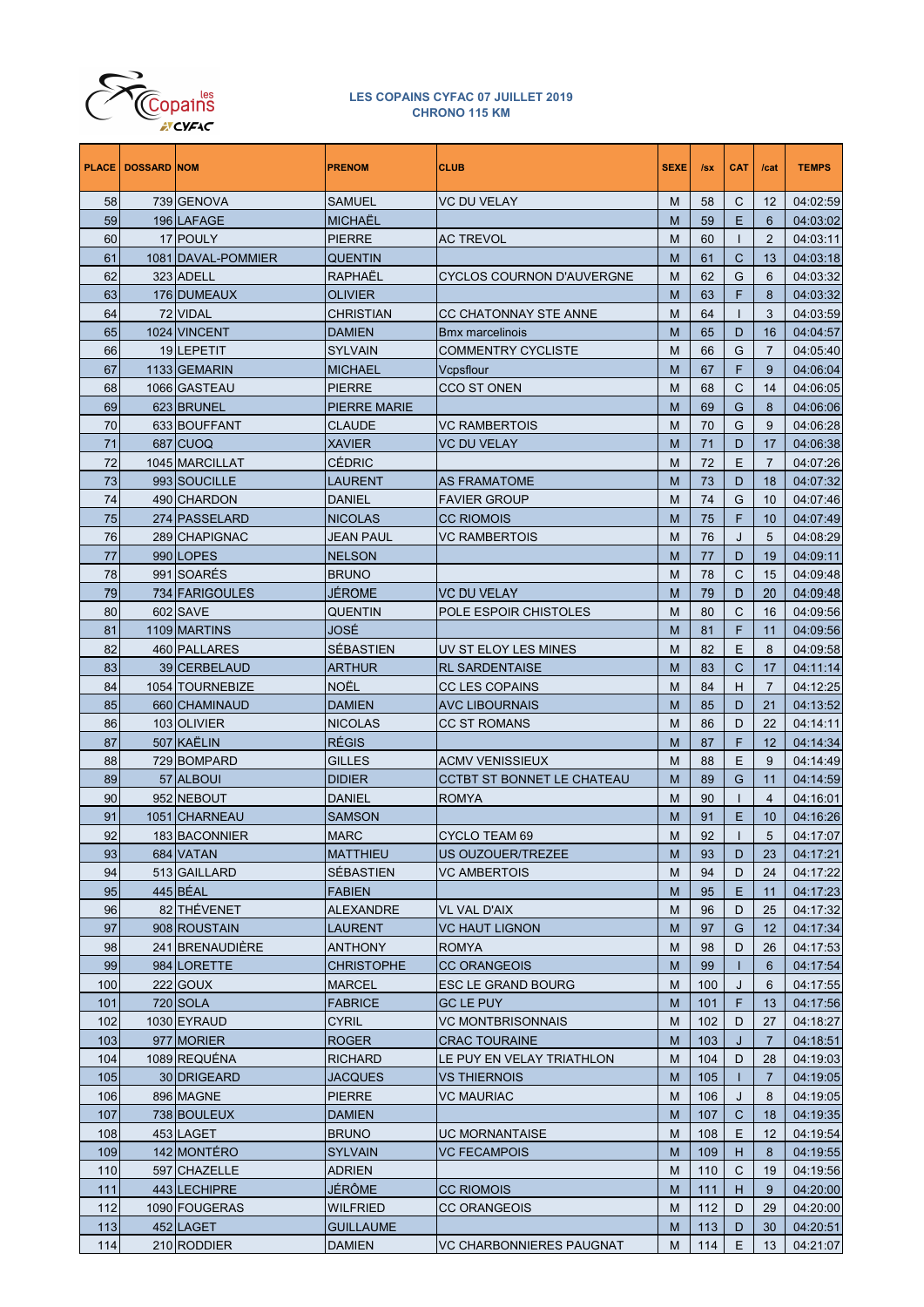

|            | <b>PLACE   DOSSARD NOM</b> |                            | <b>PRENOM</b>                   | <b>CLUB</b>                      | <b>SEXE</b> | $\sqrt{sx}$    | <b>CAT</b>     | /cat         | <b>TEMPS</b>         |
|------------|----------------------------|----------------------------|---------------------------------|----------------------------------|-------------|----------------|----------------|--------------|----------------------|
| 115        |                            | 395 BERTHET                | PASCAL                          |                                  | M           | 115            | G              | 13           | 04:21:09             |
| 116        |                            | 78 MENAGER                 | STÉPHANE                        | <b>TEAM SANOFI VERTOLAYE</b>     | M           | 116            | Е              | 14           | 04:21:50             |
| 117        |                            | 109 RAYMOND                | CYRILLE                         | <b>VC GOUZON</b>                 | M           | 117            | F              | 14           | 04:22:05             |
| 118        |                            | 576 BERNARD                | <b>BENOIT</b>                   | <b>EC CHAZEMAIS VAUX</b>         | M           | 118            | D              | 31           | 04:22:06             |
| 119        |                            | 285 BEAUDOIN               | PIERRE                          | <b>EC CLERMONT FD</b>            | M           | 119            | G              | 14           | 04:22:13             |
| 120        |                            | 281 LEBRETON               | PASCAL                          | <b>EC CLERMONT FD</b>            | M           | 120            | F              | 15           | 04:22:14             |
| 121        |                            | 58 ESTIVAL                 | <b>FRANCK</b>                   |                                  | M           | 121            | D              | 32           | 04:22:30             |
| 122        |                            | 113 BIGNET                 | CHRISTIAN                       |                                  | M           | 122            | G              | 15           | 04:23:02             |
| 123        |                            | 1039 AUGER                 | <b>PASCAL</b>                   | Puy en Velay triathlon           | M           | 123            | H              | 10           | 04:23:03             |
| 124        |                            | 482 LE GOFF                | <b>ÉMRIC</b>                    | <b>CR ST CHAMOND</b>             | M           | 124            | C              | 20           | 04:23:49             |
| 125        |                            | 740 GIBERT                 | OLIVIER                         | <b>AC LYON VAISE</b>             | M           | 125            | F              | 16           | 04:23:50             |
| 126        |                            | 635 DOLLADILLE             | CHRISTOPHE                      | VS GRAND ALÉS                    | M           | 126            | F              | 17           | 04:23:50             |
| 127        |                            | 398 CROUZILLES             | <b>ALAIN</b>                    | <b>ACCTB SEVRAN</b>              | M           | 127            | H              | 11           | 04:23:50             |
| 128        |                            | 906 ROCHE                  | JEAN-FRANÇOIS                   | NIMES CYCLISME PROVENCE 2 ROUE   | M           | 128            | $\mathbf{I}$   | 8            | 04:23:56             |
| 129        |                            | 652 BOULEUX                | PATRICE                         |                                  | M           | 129            | H              | 12           | 04:24:00             |
| 130        |                            | 117 GUILLOT                | VINCENT                         | UC FOREZ 42                      | M           | 130            | F              | 18           | 04:24:15             |
| 131        |                            | 752 GÉRAULT                | WILLIAM                         |                                  | M           | 131            | G              | 16           | 04:24:55             |
| 132        |                            | 618 FAYARD                 | Guillaume                       | <b>GROUPE CASINO</b>             | M           | 132            | D              | 33           | 04:25:10             |
| 133        |                            | 498 RULLON                 | FRANÇOIS                        | <b>VC AMBERTOIS</b>              | M           | 133            | D              | 34           | 04:25:20             |
| 134        |                            | 517 FILLIAT                | CHRISTIAN<br><b>JEAN CLAUDE</b> | <b>CC LES COPAINS</b>            | M           | 134            | F              | 19           | 04:26:32             |
| 135<br>136 |                            | 1082 BITON<br>33 DE RONCHO | CHRISTIAN                       | VC PAYS DE ST FLOUR              | M<br>M      | 135<br>136     | G<br>J         | 17<br>9      | 04:26:32<br>04:26:38 |
| 137        |                            | 1048 SABOT                 | XAVIER                          | <b>THOU VELO</b>                 | M           | 137            | D              | 35           | 04:26:54             |
| 138        |                            | 943 CALVET                 | LANDRY                          | MOZAC CC                         | M           | 138            | D              | 36           | 04:27:49             |
| 139        |                            | 112 BARNÉRIAS              | Guillaume                       |                                  | M           | 139            | D              | 37           | 04:28:18             |
| 140        |                            | 216 LAYEN                  | PASCAL                          | <b>ACCTB SEVRAN</b>              | M           | 140            | H              | 13           | 04:28:25             |
| 141        |                            | 237 VRAY                   | JULIEN                          | CT MARTRES DE VEYRE              | M           | 141            | Е              | 15           | 04:28:48             |
| 142        |                            | 1128 SOTTON                | GÉRARD                          |                                  | M           | 142            | $\mathbf{I}$   | 9            | 04:29:08             |
| 143        |                            | 705 PERRIN                 | VALENTIN                        | <b>AC LYON VAISE</b>             | M           | 143            | C              | 21           | 04:29:38             |
| 144        |                            | 620 DANIS                  | PASCAL                          | <b>AO BAGARDOISE</b>             | M           | 144            | J              | 10           | 04:31:20             |
| 145        |                            | 487 RAULT                  | FRÉDÉRIC                        | <b>UC FOREZ 42</b>               | M           | 145            | D              | 38           | 04:31:29             |
| 146        |                            | 1044 VILLENEUVE            | CHRISTOPHE                      | <b>CC NOIRETABLE</b>             | M           | 146            | F              | 20           | 04:31:45             |
| 147        |                            | 206 VIDAL                  | RENÉ                            | <b>CYCLOS COURNON D'AUVERGNE</b> | M           | 147            | J              | 11           | 04:31:48             |
| 148        |                            | 135 JACQUET                | <b>THIERRY</b>                  | <b>VC FEURS BALBIGNY</b>         | M           | 148            | G              | 18           | 04:31:49             |
| 149        |                            | 714 VANDEPUTTE             | <b>NICOLAS</b>                  | <b>CC ORANGEOIS</b>              | M           | 149            | D              | 39           | 04:32:15             |
| 150        |                            | 120 LUCAND                 | <b>BRUNO</b>                    | <b>VC CASTELPONTIN</b>           | M           | 150            | H              | 14           | 04:32:29             |
| 151        |                            | 603 GARNIER                | ROMAIN                          | <b>TEAM BICHOUNET</b>            | M           | 151            | C              | 22           | 04:33:13             |
| 152        |                            | 771 DAUBAT                 | <b>MICKAEL</b>                  |                                  | M           | 152            | D              | 40           | 04:33:55             |
| 153        |                            | 715 OGER                   | DOMINIQUE                       | <b>CC ORANGEOIS</b>              | M           | 153            | G              | 19           | 04:34:22             |
| 154        |                            | 521 DUBOIS                 | OLIVIER                         |                                  | M           | 154            | F              | 21           | 04:34:23             |
| 155        |                            | 530 CHAUVET                | ARNAUD                          | <b>VT TRANZAULT</b>              | M           | 155            | F              | 22           | 04:35:51             |
| 156        |                            | 291 GONON                  | STÉPHANE                        |                                  | M           | 156            | F              | 23           | 04:35:55             |
| 157        |                            | 481 LE GOFF                | David                           | <b>CR ST CHAMOND</b>             | M           | 157            | G              | 20           | 04:36:43             |
| 158        |                            | 1131 GENTES                | <b>VINCENT</b>                  |                                  | M           | 158            | Ε              | 16           | 04:36:44             |
| 159        |                            | 234 NIVET                  | PIERRE                          | <b>VC EFFIAT</b>                 | M           | 159            | E.             | 17           | 04:37:33             |
| 160        |                            | 857 DURET                  | SÉBASTIEN                       |                                  | M           | 160            | D              | 41           | 04:37:37             |
| 161        |                            | 1027 BRUNNER               | VICTOR                          |                                  | M           | 161            | $\mathsf{C}$   | 23           | 04:38:06             |
| 162        |                            | 847 COMMUNAL               | JÉROME                          | SOCIÉTÉ FROMAGÉRE DU LIVRADOIS   | M           | 162            | Ε              | 18           | 04:38:50             |
| 163        |                            | 244 DUCROCQ                | ENGUERRAN                       | <b>TEAM CITIBIKE</b>             | M           | 163            | D              | 42           | 04:38:51             |
| 164        |                            | 2 PICCARD                  | <b>ELIOTT</b>                   | <b>CS SAISIES</b>                | M           | 164            | $\mathsf{C}$   | 24           | 04:39:06             |
| 165        |                            | 930 GAIGNARD               | CLÉMENT                         |                                  | M           | 165            | $\mathsf{C}$   | 25           | 04:39:36             |
| 166        |                            | 686 IRVINE                 | ANNETTE                         |                                  | F           | $\mathbf{1}$   | A <sub>3</sub> | $\mathbf{1}$ | 04:39:44             |
| 167        |                            | 397 HABOUGIT               | JEAN PAUL                       | <b>CC MONISTROL</b>              | M           | 166            | H              | 15           | 04:39:48             |
| 168        |                            | 522 RESSICAUD              | CHRISTIAN                       | <b>CHARLY CYCLO TEAM</b>         | M           | 167            | H              | 16           | 04:40:15             |
| 169        |                            | 1114 CHÉNAIS               | DANIEL                          |                                  | M           | 168            | H.             | 17           | 04:40:35             |
| 170        |                            | 258 TREILLON               | THIERRY                         | AAOC WISSOUS                     | М           | 169            | L              | 10           | 04:40:36             |
| 171        |                            | 586 MAURETTE               | <b>MANON</b>                    | <b>VTT HAUT LIMOUSIN</b>         | F           | $\overline{2}$ | A <sub>1</sub> | 1            | 04:40:37             |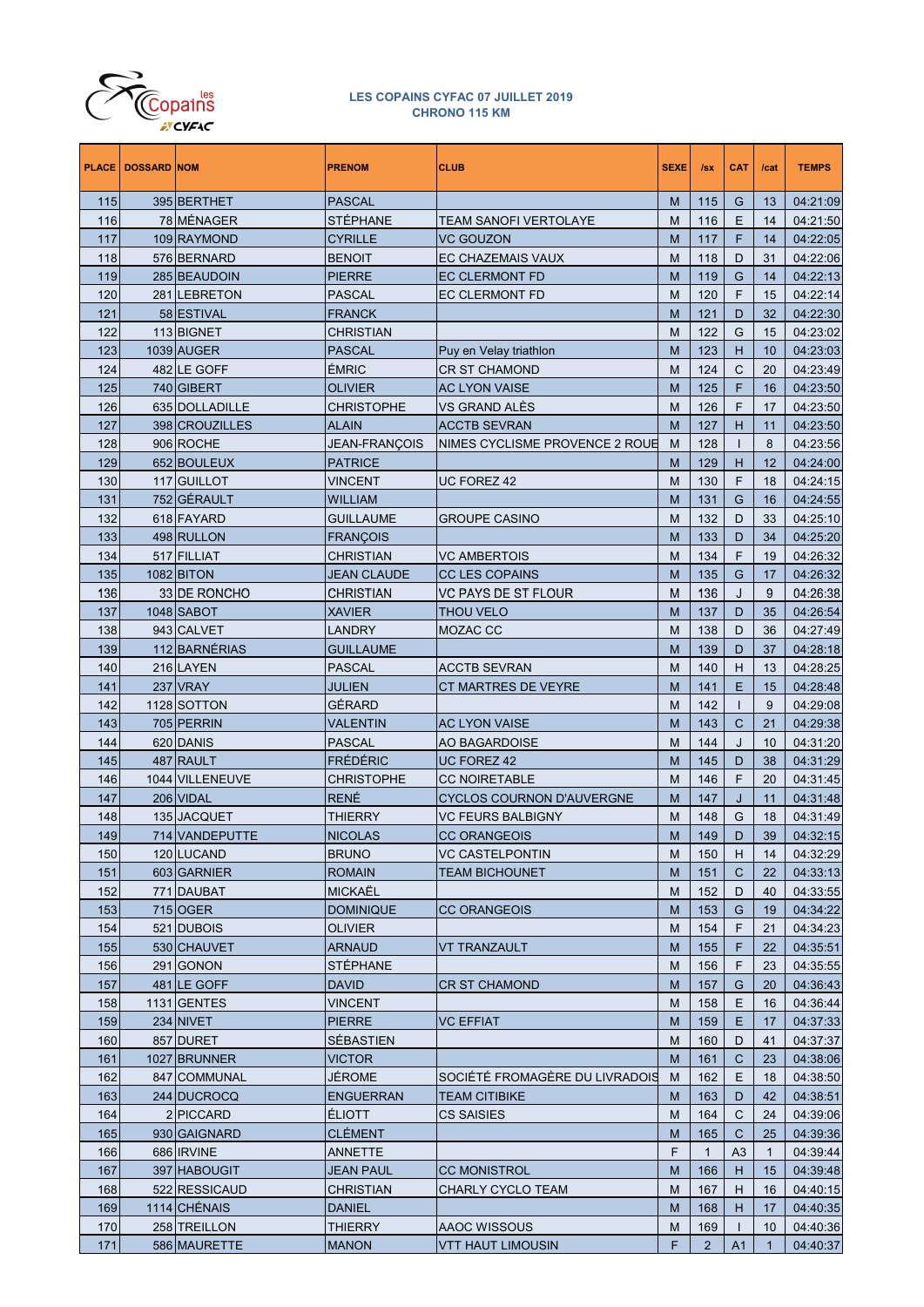

| <b>PLACE</b> | <b>DOSSARD NOM</b> |                    | <b>PRENOM</b>      | <b>CLUB</b>                  | <b>SEXE</b> | Isx            | <b>CAT</b> | /cat           | <b>TEMPS</b> |
|--------------|--------------------|--------------------|--------------------|------------------------------|-------------|----------------|------------|----------------|--------------|
| 172          |                    | 1130 FAYE          | <b>PASCAL</b>      |                              | M           | 170            | Ε          | 19             | 04:40:51     |
| 173          |                    | 126 DAUTRAIX       | CHRISTOPHE         |                              | M           | 171            | F          | 24             | 04:40:59     |
| 174          |                    | 287 RIGAUD         | <b>FRANCOIS</b>    | <b>EC CLERMONT FD</b>        | M           | 172            | Н          | 18             | 04:41:24     |
| 175          |                    | 537 FAVRE          | <b>FRANCIS</b>     |                              | M           | 173            | J          | 12             | 04:42:11     |
| 176          |                    | 1015 GOUTTEFANGEAS | PIERRE             |                              | M           | 174            | D          | 43             | 04:43:34     |
| 177          |                    | 851 JUST           | FRÉDÉRIC           | <b>RS MEXIMIEUX</b>          | M           | 175            | G          | 21             | 04:43:43     |
| 178          |                    | <b>PICCARD</b>     | FRANCK             | CS SAISIES                   | M           | 176            | G          | 22             | 04:43:55     |
| 179          |                    | 278 MOREIRA        | <b>CARLOS</b>      | <b>TAUFFLARD TEAM</b>        | M           | 177            | н          | 19             | 04:44:32     |
| 180          |                    | 8 BEAUVIRONNET     | JEAN-MICHEL        |                              | M           | 178            | G          | 23             | 04:44:37     |
| 181          |                    | 478 SEGARD         | ÉRIC               | <b>VELO PASSION MORIERES</b> | M           | 179            | F          | 25             | 04:45:00     |
| 182          |                    | 571 PICHON         | ALAIN              | <b>CR ST CHAMOND</b>         | M           | 180            | н          | 20             | 04:45:39     |
| 183          |                    | 9ROZAIRE           | OLIVIER            |                              | M           | 181            | F          | 26             | 04:46:07     |
| 184          |                    | 751 VERNEY         | NICOLAS            |                              | M           | 182            | D          | 44             | 04:46:13     |
| 185          |                    | 190 VOISIN         | PHILIPPE           | <b>ECO VILLEURBANNE</b>      | M           | 183            | F          | 27             | 04:46:27     |
| 186          |                    | 364 BISSARDON      | PIERRE             |                              | M           | 184            | T          | 11             | 04:46:28     |
| 187          |                    | 574 CHARRE         | GAËLLE             |                              | F           | 3              | A2         | $\mathbf{1}$   | 04:46:39     |
| 188          |                    | 461 PERRONIN       | FRANÇOIS           | UV ST ELOY LES MINES         | M           | 185            | G          | 24             | 04:46:40     |
| 189          |                    | 767 BREJARD        | GILDAS             | <b>UC AMBOISE</b>            | M           | 186            | J          | 13             | 04:46:42     |
| 190          |                    | 124 GAUDRON        | JEAN PAUL          | VS THIERNOIS                 | M           | 187            | J          | 14             | 04:48:29     |
| 191          |                    | 225 ÉMIEUX         | <b>PATRICK</b>     | <b>CC ROUSSILLONNAIS</b>     | M           | 188            | н          | 21             | 04:50:03     |
| 192          |                    | 1040 COURTIAL      | YANNICK            |                              | M           | 189            | н          | 22             | 04:50:04     |
| 193          |                    | 208 SUAREZ         | <b>BRUNO</b>       | <b>VC LA SOUTERRAINE</b>     | M           | 190            | F          | 28             | 04:50:16     |
| 194          |                    | 621 POULVELARIE    | GÉRARD             | <b>VC AURIAC EN XAINTRIE</b> | M           | 191            | J          | 15             | 04:50:16     |
| 195          |                    | 392 DESCUBES       | <b>PATRICK</b>     | AS ST JUNIEN CYCLO           | M           | 192            | G          | 25             | 04:50:19     |
| 196          |                    | 1124 MATHELIN      | DÉBORAH            |                              | F           | $\overline{4}$ | A1         | 2              | 04:50:23     |
| 197          |                    | 645 ROUGIER        | <b>STÉPHANE</b>    |                              | M           | 193            | F          | 29             | 04:50:26     |
| 198          |                    | 441 TACHEIX        | RICHARD            | <b>CC RIOMOIS</b>            | M           | 194            | F          | 30             | 04:50:50     |
| 199          |                    | 440 MUNIER         | <b>DIDIER</b>      | <b>CC RIOMOIS</b>            | M           | 195            | H          | 23             | 04:50:51     |
| 200          |                    | 671 MOUNEYRAT      | CHRISTIAN          | VS GERZATOIS                 | M           | 196            | F          | 31             | 04:50:52     |
| 201          |                    | 888 KERLÉO         | JEAN-FRANÇOIS      |                              | M           | 197            | D          | 45             | 04:51:20     |
| 202          |                    | 795 ESCOFFIER      | ANDRÉ              | VTT MASSIF JURA              | M           | 198            | J          | 16             | 04:51:26     |
| 203          |                    | 442 LAMBIN         | <b>STÉPHANE</b>    | <b>CC RIOMOIS</b>            | M           | 199            | F          | 32             | 04:51:28     |
| 204          |                    | 712 BARRETAUD      | PATRICK            | <b>AS LEGRAND</b>            | M           | 200            | Н          | 24             | 04:51:47     |
| 205          |                    | 1046 GUILLOUD      | OLIVIER            | <b>VC MONTBRISONNAIS</b>     | M           | 201            | D          | 46             | 04:51:50     |
| 206          |                    | 315 LAGARDE        | <b>JEAN</b>        | <b>VTT HAUT LIMOUSIN</b>     | M           | 202            | C          | 26             | 04:52:15     |
| 207          |                    | 761 PERROCHEAU     | <b>LIONEL</b>      | <b>ES BARDENAC</b>           | M           | 203            | Т          | 12             | 04:53:01     |
| 208          |                    | 577 COCONAS        | DIDIER             | VP MORIERES LES AVIGNON      | M           | 204            | н          | 25             | 04:54:01     |
| 209          |                    | 279 FERRUCCI       | <b>JEAN PIERRE</b> | NEUTRE AMITIE BFC            | M           | 205            | L          | 13             | 04:54:02     |
| 210          |                    | 561 DELAVAUD       | PATRICK            |                              | M           | 206            | G          | 26             | 04:54:57     |
| 211          |                    | 611 GAMBIER        | <b>KELLY</b>       | <b>VC AMBERTOIS</b>          | F           | 5              | A1         | 3              | 04:54:57     |
| 212          |                    | 629 SIOLY          | <b>JEAN MICHEL</b> | <b>VC AIGUEPERSE</b>         | M           | 207            | н          | 26             | 04:55:01     |
| 213          |                    | 259 AMEIL          | PATRICK            | <b>QUI PLUS EST</b>          | M           | 208            | F          | 33             | 04:55:01     |
| 214          |                    | 543 BERTAIL        | PATRICK            | <b>AS BRINDAS</b>            | M           | 209            | н          | 27             | 04:55:01     |
| 215          |                    | 640 BARGE          | THIERRY            | <b>VC AIGUEPERSE</b>         | M           | 210            | G          | 27             | 04:55:01     |
| 216          |                    | 71 CHAMPION        | BASTIEN            | <b>TRIATHLON IDF</b>         | M           | 211            | D          | 47             | 04:55:13     |
| 217          |                    | 1000 SIERRA        | DOMINIQUE          | <b>VS COUERONNAIS</b>        | M           | 212            | J          | 17             | 04:55:15     |
| 218          |                    | 627 TRÉGUIER       | JEAN-LOUIS         |                              | M           | 213            | н          | 28             | 04:55:31     |
| 219          |                    | 628 DONNAT BART    | CAMILLE            |                              | F           | 6              | A1         | $\overline{4}$ | 04:55:33     |
| 220          |                    | 403 CARVALHO       | PAULO              |                              | M           | 214            | D          | 48             | 04:55:52     |
| 221          |                    | 1132 AMÉGLIO       | PIERRE             |                              | M           | 215            | D          | 49             | 04:55:57     |
| 222          |                    | 81 DECOUTEIX       | MICHEL             |                              | M           | 216            | G          | 28             | 04:56:57     |
| 223          |                    | 736 SIBAUD         | JEAN MARC          | CT MARTRES DE VEYRE          | M           | 217            | G          | 29             | 04:57:20     |
| 224          |                    | 1079 ROUX          | ANTHONY            | VTT DES MONTS                | M           | 218            | Ε          | 20             | 04:57:26     |
| 225          |                    | 423 AHRES          | RACHID             | <b>OMERIN EXTREME TEAM</b>   | M           | 219            | н          | 29             | 04:57:27     |
| 226          |                    | 91 MORLET          | FRÉDÉRIC           | <b>VC SAUXILLANGES</b>       | M           | 220            | G          | 30             | 04:57:27     |
| 227          |                    | 437 BALMET         | LAURENT            | <b>CC RIOMOIS</b>            | M           | 221            | F          | 34             | 04:57:29     |
| 228          |                    | 439 COUTY          | PHILIPPE           | <b>CC RIOMOIS</b>            | M           | 222            | н          | 30             | 04:57:29     |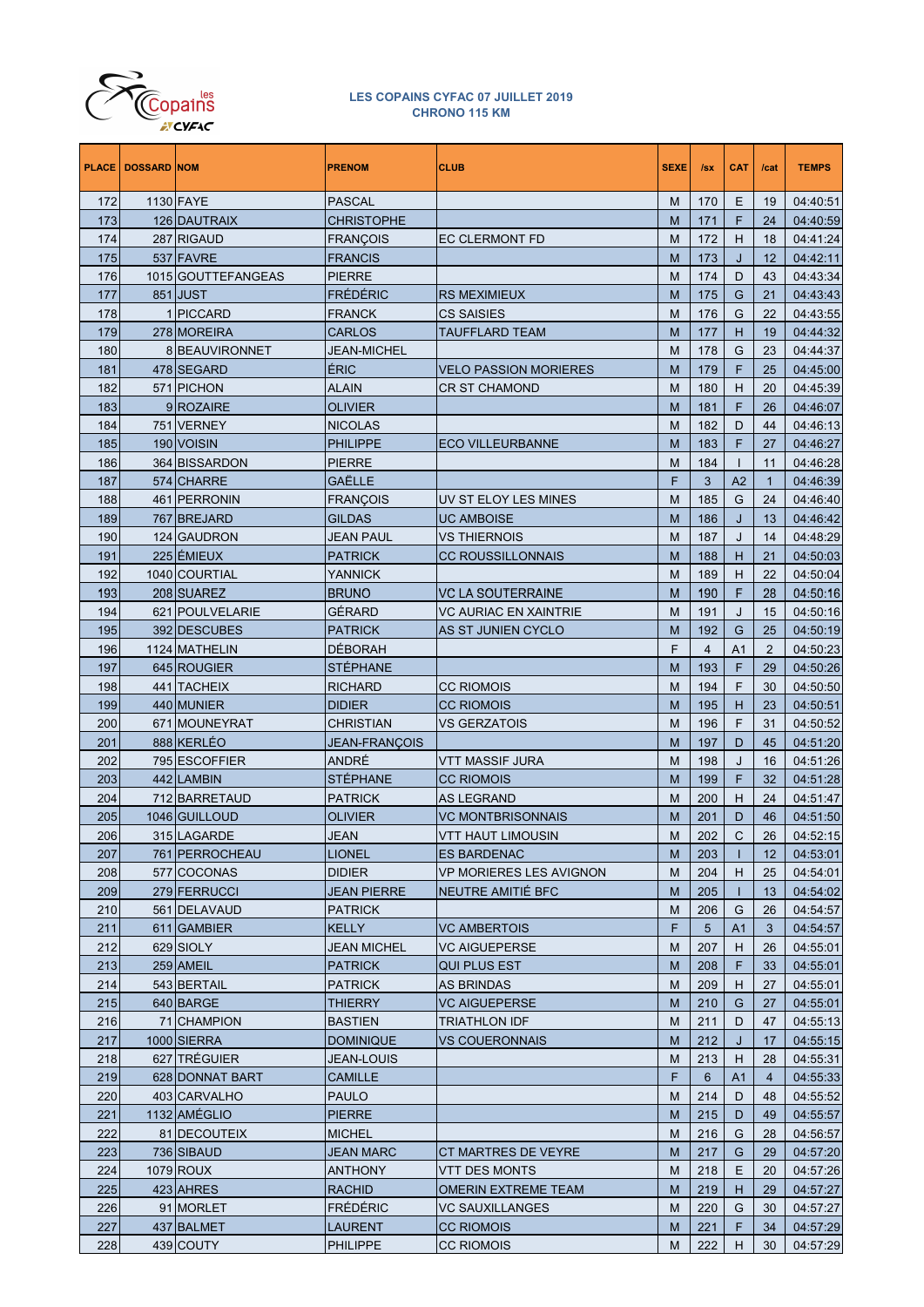

| <b>PLACE</b> | <b>DOSSARD NOM</b> |                   | <b>PRENOM</b>      | <b>CLUB</b>                      | <b>SEXE</b> | $I$ sx         | <b>CAT</b>     | /cat           | <b>TEMPS</b> |
|--------------|--------------------|-------------------|--------------------|----------------------------------|-------------|----------------|----------------|----------------|--------------|
| 229          |                    | 373 ÉTÉVE         | <b>BENOIT</b>      | USMC LES CLAYES SOUS BOIS        | M           | 223            | F              | 35             | 04:57:38     |
| 230          |                    | 436 QUENAULT      | <b>MICHEL</b>      | <b>UC MARTIZAY</b>               | M           | 224            | $\mathbf{I}$   | 14             | 04:57:58     |
| 231          |                    | $111$ RUIZ        | JÉRÔME             |                                  | M           | 225            | Ε              | 21             | 04:58:34     |
| 232          |                    | 438 LANHERS       | <b>JEAN-CLAUDE</b> |                                  | M           | 226            | J              | 18             | 04:58:54     |
| 233          |                    | 435 MALÉCOT       | <b>GILLES</b>      |                                  | M           | 227            | н              | 31             | 04:58:54     |
| 234          |                    | 692 VENTOSA       | JÉRÖME             |                                  | M           | 228            | D              | 50             | 04:59:58     |
| 235          |                    | 1068 TOULY        | GÉRARD             | <b>VELO SPORT THIERNOIS</b>      | M           | 229            | Т              | 15             | 05:00:13     |
| 236          |                    | 843 TOULY         | <b>GUILLAUME</b>   | <b>VS THIERNOIS</b>              | M           | 230            | D              | 51             | 05:00:14     |
| 237          |                    | 757 LARDENOIS     | <b>DIDIER</b>      |                                  | M           | 231            | F              | 36             | 05:00:39     |
| 238          |                    | 792 ARMAND        | <b>PHILIPPE</b>    | <b>CC ORANGEOIS</b>              | M           | 232            | G              | 31             | 05:00:44     |
| 239          |                    | 935 BOIDIN        | <b>FRANÇOIS</b>    | <b>CC ORANGEOIS</b>              | M           | 233            | Ε              | 22             | 05:01:02     |
| 240          |                    | 272 POCHELON      | <b>MAURICE</b>     |                                  | M           | 234            | T              | 16             | 05:02:22     |
| 241          |                    | 717 MICHAU        | <b>CHRISTOPHER</b> | <b>ANTONY BERNY CYCLISTE</b>     | M           | 235            | Ε              | 23             | 05:02:29     |
| 242          |                    | 84 MORAKIS        | <b>GEORGES</b>     | <b>VC SAUXILLANGES</b>           | M           | 236            | G              | 32             | 05:02:50     |
| 243          |                    | 948 GUÉNÉ         | <b>MICHEL</b>      | <b>AS ST JUNIEN</b>              | M           | 237            | J              | 19             | 05:03:06     |
| 244          |                    | 891 COLON         | <b>FLORENT</b>     | <b>RL SARDENTAISE</b>            | M           | 238            | C              | 27             | 05:03:47     |
| 245          |                    | 606 FOURNIER      | SÉBASTIEN          | USP LE POINCONNET                | M           | 239            | D              | 52             | 05:03:48     |
| 246          |                    | 411 MONJOU        | <b>PHILIPPE</b>    |                                  | M           | 240            | F              | 37             | 05:04:40     |
| 247          |                    | 992 HÉBERT        | <b>CÉCILE</b>      |                                  | F           | $\overline{7}$ | A2             | $\overline{2}$ | 05:04:51     |
| 248          |                    | 858 GRANGIS       | YOANN              |                                  | M           | 241            | D              | 53             | 05:04:51     |
| 249          |                    | 260 REGNAT        | VÉRONIQUE          |                                  | F           | 8              | A2             | 3              | 05:04:51     |
| 250          |                    | 533 SUDERIE       | <b>MICHEL</b>      |                                  | M           | 242            | J              | 20             | 05:04:52     |
| 251          |                    | 777 ANDRE         | JACQUES            | <b>CC JARREZIEN</b>              | M           | 243            | J              | 21             | 05:05:06     |
| 252          |                    | 65 RAMPAL         | CLAUDE             | AC CATENOIS                      | M           | 244            | T              | 17             | 05:05:15     |
| 253          |                    | 203 CHARVIN       | <b>CLAUDE</b>      | LC CREVECOEUR                    | M           | 245            | L              | 18             | 05:05:16     |
| 254          |                    | 307 DOUARRE       | LUDOVIC            | MARSAC ÇA ROULE                  | M           | 246            | F              | 38             | 05:05:53     |
| 255          |                    | 308 BOUCHET       | <b>FRANCK</b>      | <b>MARSAC ÇA ROULE</b>           | M           | 247            | F              | 39             | 05:05:54     |
| 256          |                    | 383 AULAGNIER     | THIBAUT            |                                  | M           | 248            | C              | 28             | 05:06:25     |
| 257          |                    | 536 ROUCHY        | CHRISTIAN          |                                  | M           | 249            | н              | 32             | 05:07:39     |
| 258          |                    | 893 GUYOT         | OLIVIER            | <b>VS BRIVADOIS</b>              | M           | 250            | D              | 54             | 05:08:13     |
| 259          |                    | 980 BENOIT        | <b>NICOLAS</b>     | <b>UC AMBOISE</b>                | M           | 251            | D              | 55             | 05:09:24     |
| 260          |                    | 381 GOUIN         | CLAUDE             | <b>VELO PASSION MORIERES</b>     | M           | 252            | G              | 33             | 05:09:24     |
| 261          |                    | 580 GUYON         | <b>BERTRAND</b>    |                                  | M           | 253            | F              | 40             | 05:09:35     |
| 262          |                    | <b>1093 NIVET</b> | <b>GEORGES</b>     | <b>CO SEZANNAIS</b>              | M           | 254            | J              | 22             | 05:09:53     |
| 263          |                    | 689 CAUMON        | <b>NICOLAS</b>     |                                  | M           | 255            | D              | 56             | 05:10:31     |
| 264          |                    | 215 PRIEUX        | JEAN-MARC          | US OUZOUER/TREZEE                | M           | 256            | н              | 33             | 05:11:00     |
| 265          |                    | 971 CONSTANT      | <b>DAMIEN</b>      | CT MARTRES DE VEYRE              | M           | 257            | F              | 41             | 05:11:04     |
| 266          |                    | 832 SOUSTRE       | <b>MICHEL</b>      | CT MARTRES DE VEYRE              | M           | 258            | H              | 34             | 05:11:04     |
| 267          |                    | 93 DELTOUR        | LUC.               | <b>VC SAUXILLANGES</b>           | M           | 259            | L              | 19             | 05:11:20     |
| 268          |                    | 92 DESNIER        | ANNIE              | <b>VC SAUXILLANGES</b>           | F           | 9              | A <sub>3</sub> | $\overline{2}$ | 05:11:21     |
| 269          |                    | 1017 AMBLARD      | CHRISTELLE         | <b>ECO VILLEURBANNE</b>          | F           | 10             | A2             | $\overline{4}$ | 05:11:34     |
| 270          |                    | 881 GERMANAUD     | GILBERT            | <b>AS LEGRAND</b>                | M           | 260            | G              | 34             | 05:11:43     |
| 271          |                    | 97 LORMIÈRES      | JOËL               | <b>VC SAUXILLANGES</b>           | M           | 261            | Е              | 24             | 05:11:43     |
| 272          |                    | 933 PAULET        | JEAN PIERRE        | PUISSANCE 3 COURNON              | M           | 262            | F              | 42             | 05:12:58     |
| 273          |                    | 501 CROCHET       | JÉRÖME             | PASSION VELO 63                  | M           | 263            | D              | 57             | 05:13:21     |
| 274          |                    | 32 ROMELLI        | <b>DIDIER</b>      |                                  | M           | 264            | J              | 23             | 05:14:04     |
| 275          |                    | $1091$ DEJOB      | VINCENT            | CYCLOS ST JUST EN CHEVALET       | M           | 265            | F              | 43             | 05:14:07     |
| 276          |                    | 863 LUGAN         | <b>DIDIER</b>      | <b>CDM INTERIM</b>               | M           | 266            | T              | 20             | 05:15:39     |
| 277          |                    | 869 NOYON         | <b>ÉRIC</b>        | <b>STE LUCIE CYCLISME</b>        | M           | 267            | T              | 21             | 05:15:39     |
| 278          |                    | 474 TAILLANDIER   | YOHAN              |                                  | M           | 268            | D              | 58             | 05:16:50     |
| 279          |                    | 711 BARBAULT      | <b>BAPTISTE</b>    | <b>TEAM SANOFI VERTOLAYE</b>     | M           | 269            | $\mathsf{C}$   | 29             | 05:16:51     |
| 280          |                    | 732 BARBAULT      | <b>ETIENNE</b>     | <b>TEAM SANOFI VERTOLAYE</b>     | M           | 270            | F              | 44             | 05:16:54     |
| 281          |                    | $957$ CROS        | <b>DIDIER</b>      | <b>CYCLOS COURNON D'AUVERGNE</b> | M           | 271            | н              | 35             | 05:17:00     |
| 282          |                    | 1029 DEBARD       | <b>BERNARD</b>     |                                  | M           | 272            | J              | 24             | 05:17:36     |
| 283          |                    | 520 BALDINI       | <b>MICHELINO</b>   |                                  | M           | 273            | T              | 22             | 05:17:36     |
| 284          |                    | 458 DUS           | <b>DIÉGO</b>       |                                  | M           | 274            | D              | 59             | 05:17:52     |
| 285          |                    | 572 VERDIER       | <b>MARINE</b>      |                                  | F           | 11             | A <sub>1</sub> | 5              | 05:17:59     |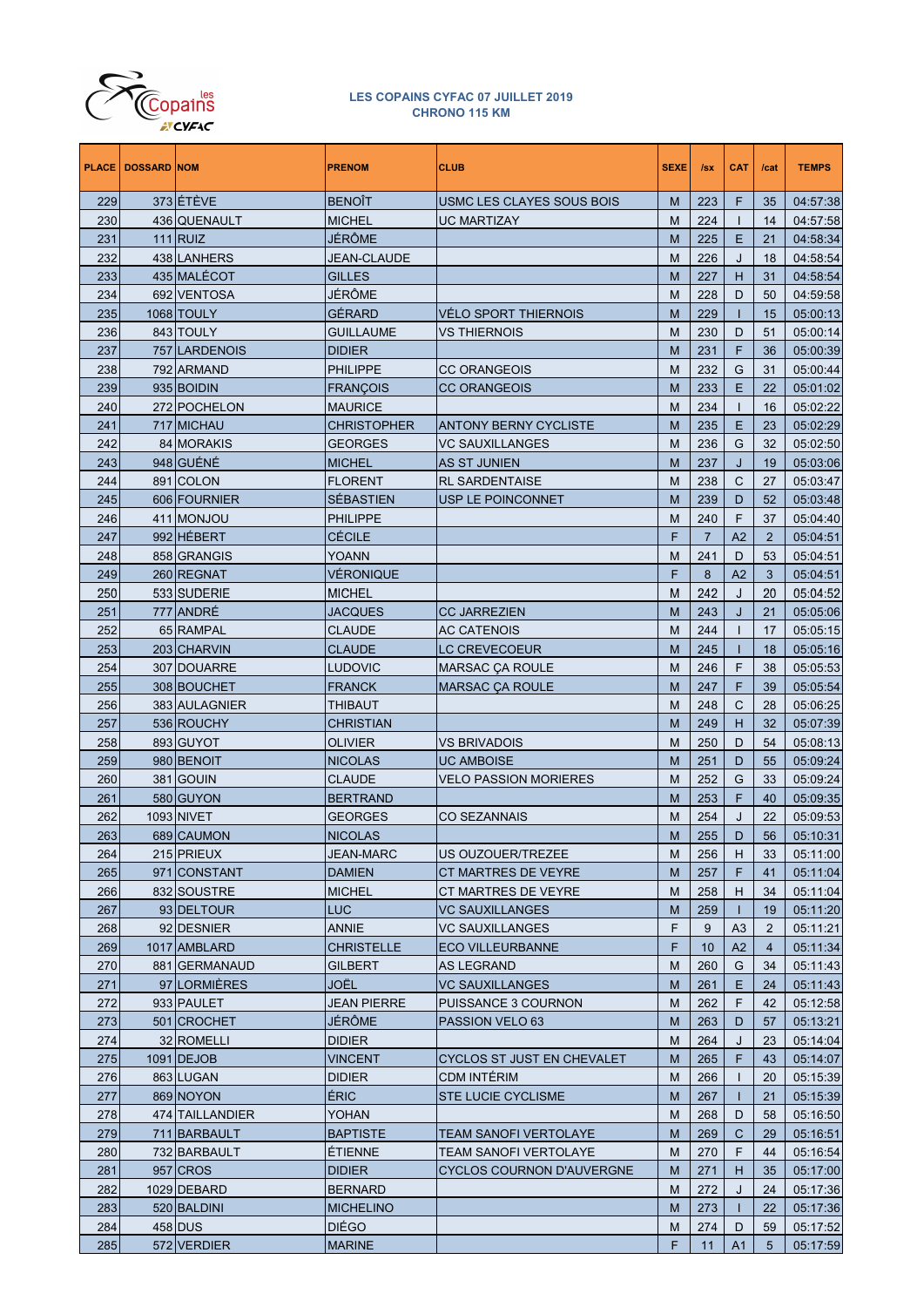

|     | <b>PLACE   DOSSARD NOM</b> |                          | <b>PRENOM</b>     | <b>CLUB</b>                      | <b>SEXE</b> | Isx | <b>CAT</b>     | /cat           | <b>TEMPS</b> |
|-----|----------------------------|--------------------------|-------------------|----------------------------------|-------------|-----|----------------|----------------|--------------|
| 286 |                            | 385 TIARRI               | <b>DANIEL</b>     |                                  | М           | 275 | F              | 45             | 05:18:00     |
| 287 |                            | 345 BOITEUX              | <b>DOMINIQUE</b>  | <b>AS MONTLUCON</b>              | М           | 276 | Н              | 36             | 05:18:31     |
| 288 |                            | 431 COËT                 | <b>THIERRY</b>    | <b>VS THIERNOIS</b>              | М           | 277 | T              | 23             | 05:19:39     |
| 289 |                            | 979 AVRIL                | JEAN-LUC          |                                  | М           | 278 | н              | 37             | 05:21:39     |
| 290 |                            | 327 FONTAINE             | THIERRY           | AS MEUDON CYCLISME               | М           | 279 | G              | 35             | 05:21:46     |
| 291 |                            | 678 SERINDAT             | <b>PAUL</b>       |                                  | М           | 280 | ı              | 24             | 05:23:47     |
| 292 |                            | 1095 LOPES DE FIGUEIREDO | JOSE              | CO SEZANNAIS                     | М           | 281 | $\mathbf{I}$   | 25             | 05:23:53     |
| 293 |                            | 16 MORIS-METENIER        | <b>MARIELLE</b>   | <b>AC TREVOL</b>                 | F           | 12  | A <sub>3</sub> | 3              | 05:24:12     |
| 294 |                            | 217 CHARLAT              | <b>FABRICE</b>    | <b>BIKE AVENTURE</b>             | М           | 282 | D              | 60             | 05:24:39     |
| 295 |                            | 936 GERBAUD              | <b>CLAUDE</b>     | UC FOREZ 42                      | М           | 283 | н              | 38             | 05:26:28     |
| 296 |                            | 1105 MURAT               | <b>JACQUES</b>    |                                  | М           | 284 | J              | 25             | 05:27:08     |
| 297 |                            | 1096 FAURE               | <b>RÉMY</b>       |                                  | М           | 285 | J              | 26             | 05:27:49     |
| 298 |                            | 676 AUCLAIR              | JEAN PIERRE       | CYCLOS COURNON D'AUVERGNE        | М           | 286 | н              | 39             | 05:27:59     |
| 299 |                            | 1012 ROMEUF              | <b>CORINNE</b>    | CC LES COPAINS                   | F           | 13  | A <sub>3</sub> | $\overline{4}$ | 05:29:46     |
| 300 |                            | 820 PONS                 | OLIVIER           | CO REVENTINOIS                   | М           | 287 | G              | 36             | 05:30:01     |
| 301 |                            | 374 MARCHAND             | <b>ALAIN</b>      | USMC LES CLAYES SOUS BOIS        | М           | 288 | ı              | 26             | 05:30:35     |
| 302 |                            | 365 GAUTHIER             | <b>BRUNO</b>      | CLUB NEUTRE COMITE BFC           | М           | 289 | T              | 27             | 05:31:22     |
| 303 |                            | 366 DAMIENS              | <b>PHILIPPE</b>   |                                  | М           | 290 | G              | 37             | 05:32:08     |
| 304 |                            | 483 HENRY                | <b>DOMINIQUE</b>  | USP LE POINCONNET                | М           | 291 | T              | 28             | 05:32:10     |
| 305 |                            | 486 CLÉMENÇON            | LAURENT           | <b>CLARAC COMMINGES CYCLISME</b> | М           | 292 | т              | 29             | 05:32:25     |
| 306 |                            | 220 PERRIER              | <b>RENÉ</b>       | <b>CC ROUSSILLONNAIS</b>         | М           | 293 | н              | 40             | 05:32:47     |
| 307 |                            | 898 COLLOT               | <b>MAXENCE</b>    | NA SA TRI CHATEL GUYON           | М           | 294 | C              | 30             | 05:32:48     |
| 308 |                            | 789 MONGE                | <b>THOMAS</b>     | NA SA TRI CHATEL GUYON           | М           | 295 | Ε              | 25             | 05:32:48     |
| 309 |                            | 1117 PARIS               | <b>GABRIELLE</b>  |                                  | F           | 14  | A <sub>1</sub> | 6              | 05:32:53     |
| 310 |                            | 697 GIRAUD               | <b>MAURICE</b>    | CHARLY CYCLO TEAM                | М           | 296 | н              | 41             | 05:32:54     |
| 311 |                            | 468 BEGOUIN              | <b>JÉRÔME</b>     |                                  | М           | 297 | F              | 46             | 05:33:15     |
| 312 |                            | 100 SIMONET              | GÉRARD            | FL ST LEON SUR L ISLE            | М           | 298 | J              | 27             | 05:34:27     |
| 313 |                            | 601 DOISEAU              | <b>FRANCK</b>     | PASSION VELO 63                  | М           | 299 | C              | 31             | 05:34:44     |
| 314 |                            | 695 SHANNON              | <b>SIMON</b>      | EC RIBERAC                       | М           | 300 | T              | 30             | 05:34:45     |
| 315 |                            | 540 BERGER               | <b>CLÉMENT</b>    |                                  | М           | 301 | C              | 32             | 05:35:24     |
| 316 |                            | 912 JACQUEMIN            | <b>GILLES</b>     | CC RIOMOIS                       | М           | 302 | T              | 31             | 05:37:08     |
| 317 |                            | 256 URLICIE              | <b>MAXIME</b>     | CC MONISTROL                     | М           | 303 | D              | 61             | 05:37:53     |
| 318 |                            | 681 CROIX                | <b>MAGALI</b>     |                                  | F           | 15  | A2             | 5              | 05:38:27     |
| 319 |                            | 698 FLEURY               | <b>FRANCK</b>     |                                  | M           | 304 | F              | 47             | 05:38:27     |
| 320 |                            | 916 TABUTIN              | <b>ROBERT</b>     | <b>FR BLANZAT</b>                | М           | 305 | J              | 28             | 05:40:00     |
| 321 |                            | 273 URLICIE              | <b>FRANCIS</b>    |                                  | М           | 306 | J              | 29             | 05:42:45     |
| 322 |                            | 1076 FAVIER              | PASCAL            |                                  | М           | 307 | G              | 38             | 05:45:40     |
| 323 |                            | 1074 CHAUVET             | JEAN-NOËL         | VC PAYS DE ST FLOUR              | M           | 308 | D              | 62             | 05:46:26     |
| 324 |                            | 791 REJAUD               | JOËL              |                                  | М           | 309 | J              | 30             | 05:48:07     |
| 325 |                            | 348 DEBAULIEU            | <b>THIERRY</b>    | <b>AC VOVES</b>                  | M           | 310 | G              | 39             | 05:49:26     |
| 326 |                            | 1064 BRIANCON            | JEAN-CLAUDE       |                                  | М           | 311 | G              | 40             | 05:49:27     |
| 327 |                            | 361 PETITJEAN            | <b>PIERRE</b>     | USP LE POINCONNET                | M           | 312 | ı              | 32             | 05:49:35     |
| 328 |                            | 614 DESPLANCHES          | <b>FRANÇOIS</b>   | US OUZOUER/TREZEE                | М           | 313 | н              | 42             | 05:51:33     |
| 329 |                            | 607 VATAN                | <b>PASCAL</b>     | OST 45                           | М           | 314 | н              | 43             | 05:51:33     |
| 330 |                            | 958 MOUTIN               | THIERRY           |                                  | М           | 315 | F              | 48             | 05:51:50     |
| 331 |                            | 955 MOUTIN               | <b>JOANIS</b>     | <b>ECO FIRMINY</b>               | М           | 316 | $\mathsf{C}$   | 33             | 05:51:51     |
| 332 |                            | 642 DIEUMEGARD           | <b>ÉRIC</b>       | VS BEAUMONTOIS                   | М           | 317 | G              | 41             | 05:53:56     |
| 333 |                            | 469 SCHMID               | <b>ÉRIC</b>       |                                  | М           | 318 | G              | 42             | 05:55:11     |
| 334 |                            | 805 BERNARD              | JACQUES           |                                  | М           | 319 | J              | 31             | 05:55:20     |
| 335 |                            | 417 VEYSSEYRE            | <b>CHRISTOPHE</b> |                                  | M           | 320 | G              | 43             | 05:55:39     |
| 336 |                            | 928 ARMAND               | THIERRY           |                                  | М           | 321 | G              | 44             | 05:55:49     |
| 337 |                            | 56 DECROZE               | <b>ALAIN</b>      | <b>VC SERIGNANAIS</b>            | М           | 322 | J              | 32             | 05:56:16     |
| 338 |                            | 960 BERNARD              | <b>PHILIPPE</b>   | CYCLOS COURNON D'AUVERGNE        | М           | 323 | G              | 45             | 05:56:21     |
| 339 |                            | 895 CHASSAING            | <b>BRUNO</b>      | CYCLOS COURNON D'AUVERGNE        | М           | 324 | н              | 44             | 05:56:21     |
| 340 |                            | 405 GUILLAUME            | <b>CLAUDINE</b>   |                                  | F           | 16  | A <sub>3</sub> | 5              | 05:57:28     |
| 341 |                            | 407 LEVRIER              | VALÉRIE           |                                  | F           | 17  | A3             | 6              | 05:57:28     |
| 342 |                            | 554 FRONTEAU             | <b>DIDIER</b>     | ASPTT CHATEAUROUX                | М           | 325 | G              | 46             | 05:58:54     |